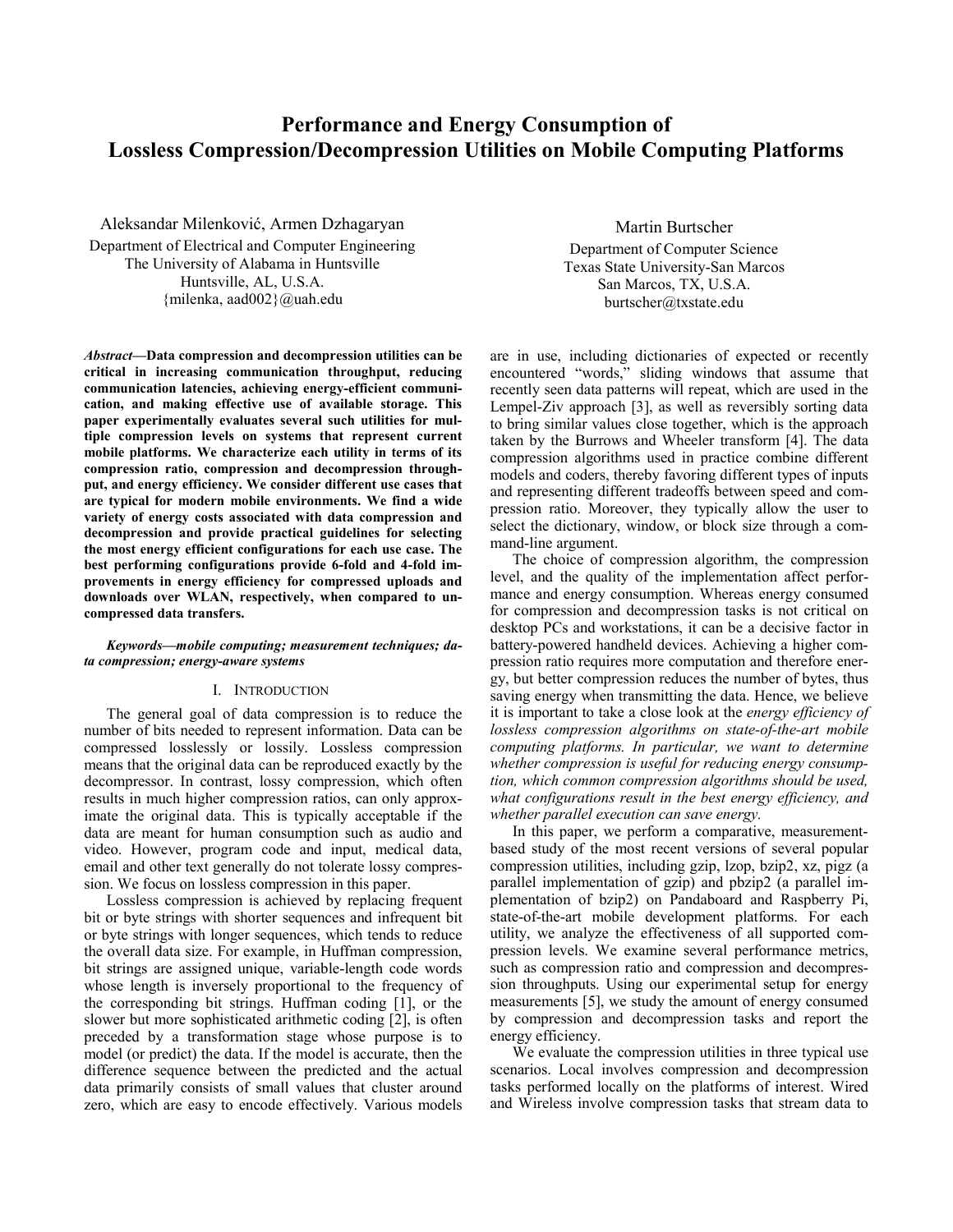and from a remote server over a secure communication channel. Wired uses an Ethernet network interface and Wireless uses a wireless LAN interface.

Our main findings are as follows.

- The effectiveness and energy efficiency of compression utilities varies widely across different utilities and compression levels, often spanning two orders of magnitude. We identify combinations of the utilities and their compression levels that achieve the best throughput and energy efficiency for typical use scenarios.
- In the Local experiment, Izop with compression levels -1 to -6 achieves the best throughput and energy efficiency in spite of having the lowest compression ratio among all the utilities. lzop with -6 to -9 achieves the best decompression throughput and energy efficiency.
- In the Wired experiment, we find that compressed uploads with lzop -1 to -6 and pigz -1 to -4 are the only combinations that are beneficial, achieving a higher throughput and energy efficiency than the uncompressed uploads. The best performing lzop provides 7.75 times higher energy efficiency than the uncompressed transfer. Similarly, the compressed downloads with gzip, lzop, and pigz provide up to 2.5-fold energy savings over the uncompressed downloads.
- In the Wireless experiment, compressed uploads with pigz and lzop with a low compression level perform the best, providing up to 6.4 times more energy efficient transfers when compared to the uncompressed uploads. For decompression after download, xz with the highest compression levels (-4 to -6) achieves the best decompression throughput and energy efficiency.

Our work complements a prior study that was conducted almost a decade ago [6], [7]. We consider the most recent compression utilities including some with parallel implementations, our setup supports more accurate energy measurements, and we use a state-of-the-art platform representative of modern mobile devices. In addition, we study performance and energy efficiency for all supported compression levels and in three typical use scenarios with representative modern datasets.

The rest of this paper is organized as follows. Section II describes the operation of the six compression utilities we have studied. Section III describes the experimental setup, including the platforms, the dataset, and the measurement setup used to obtain the results. Section IV explains what we measured and how we computed the derived metrics. Section V discusses the results. Section VI surveys related work. Section VII summarizes our findings and draws conclusions.

#### II. LOSSLESS COMPRESSION UTILITIES

Table 1 lists the six lossless compression utilities we have studied along with the supported range of compression levels. We chose the relatively fast gzip utility and the slower but better compressing bzip2 utility because of their wide-

TABLE I. COMPRESSION UTILITIES

| <b>Utility</b> | Compression<br>levels | Version    | <b>Notes</b>                      |
|----------------|-----------------------|------------|-----------------------------------|
| gzip           | $1 - 9(6)$            |            | 1.4 DEFLATE (Ziv-Lempel, Huffman) |
| <i>lzop</i>    | $1 - 9(3)$            | 1.0.3      | LZO (Lempel-Ziv-Oberhumer)        |
| bzip2          | $1 - 9(9)$            | 106        | RLE+BWT+MTF+RLE+Huffman           |
| XZ             | $0 - 9(6)$            | 5.1.0alpha | LZMA2                             |
| pigz           | $1 - 9(6)$            | 1.1.5      | Parallel implementation of gzip   |
| pbzip2         | $1 - 9(9)$            | 2.1.6      | Parallel implementation of bzip2  |

spread use. lzop is included because of its high speed. xz is also gaining ground and is known for its high compression ratio, slow compression, and fast decompression. Since some handheld devices, including our Pandaboard, are already equipped with multicore CPUs, we also included pigz and pbzip2, which are parallel versions of gzip and bzip2, respectively. All of these utilities operate at byte granularity and support a number of compression levels that allow the user to trade off speed for compression ratio. Lower levels favor speed whereas higher levels result in better compression.

gzip [8] implements the deflate algorithm, which is a variant of the LZ77 algorithm [3]. It looks for repeating strings, i.e., sequences of bytes, within a 32 kB sliding window. The length of the string is limited to 256 bytes. gzip uses two Huffman trees, one to compress the distances in the sliding window and another to compress the lengths of the strings as well as the individual bytes that were not part of any matched sequence. The algorithm finds duplicated strings using a chained hash table that is indexed with 3-byte strings. The selected compression level determines the maximum length of the hash chains and whether lazy evaluation should be used.

lzop [9] uses a block-based compression algorithm that favors speed over compression ratio and requires very little memory for decompression. It splits each block of data into sequences of matches (a sliding dictionary) and nonmatching literals, which it then compresses.

bzip2 [10] implements a variant of the block-sorting algorithm described by Burrows and Wheeler (BWT) [4]. bzip2 applies a reversible transformation to a block of inputs, uses sorting to group bytes with similar contexts together, and then compresses them with a Huffman coder. The selected compression level adjusts the block size between 100 kB and 900 kB.

xz [11] is based on the Lempel-Ziv-Markov chain compression algorithm (LZMA) developed for 7-Zip [12]. It uses a large dictionary to achieve good compression ratios and employs a variant of LZ77 with special support for repeated match distances. The output is encoded with a range encoder, which uses a probability model for each bit (rather than whole bytes) to avoid mixing unrelated bits, i.e., to boost the compression ratio. We only use compression levels -0 to -6 as the memory requirement for levels -7 to -9 exceeds the available memory on the platforms.

pigz [13] is a parallel version of gzip for shared memory machines that is based on pthreads. It breaks the input up into 128 kB chunks and concurrently compresses multiple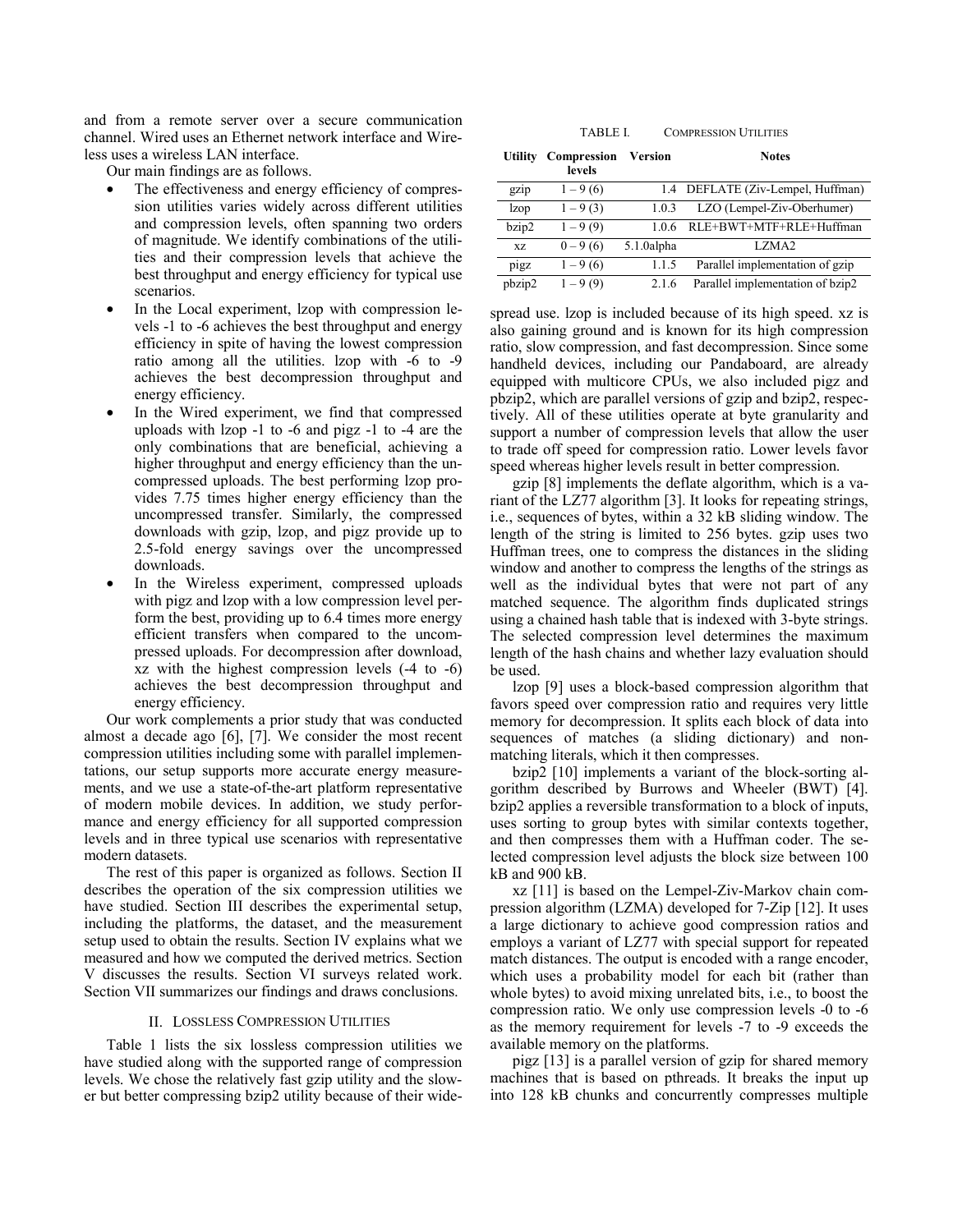chunks. The compressed data are outputted in their original order. Decompression operates mostly sequentially.

pbzip2 [14] is a multithreaded version of bzip2 that is also based on pthreads. It works by compressing multiple blocks of data simultaneously. The resulting blocks are then concatenated to form the final compressed file, which is compatible with bzip2. Decompression is also parallelized.

#### III. EXPERIMENTAL SETUP

In subsection III.A we describe the platforms, in III.B the dataset, and in III.C the measuring setup.

#### *A. Platforms*

We use Pandaboard and Raspberry Pi as the target platforms in our experiments. Pandaboard is designed by Texas Instruments to support software development for smartphones and other mobile devices [15]. It features a Texas Instruments system-on-a-chip (SoC) OMAP4430 [16] with 1 GB of low-power DDR2 SDRAM. The OMAP4430 SoC includes a dual-core ARM Cortex-A9 MPCore processor, a 3D graphics accelerator, an image signal processor, and a rich set of standard peripherals. A number of commercial mobile devices, such as the Amazon Kindle Fire, BlackBerry Playbook, Motorola Droid RAZR, and Samsung Galaxy Tab are based on this chipset. Pandaboard also features an onboard 10/100 Ethernet port, wireless interfaces (802.11n and Bluetooth), DVI and HDMI video interfaces, an audio interface, and two USB ports. Unfortunately, it does not support mobile broadband Internet access. The platform can run mobile open-source operating systems that are based on Linux, including Ubuntu, Android, and Tizen. In our experiments, we use an Ubuntu distribution provided by Linaro, a non-profit organization that works on consolidating and optimizing open-source code for the ARM architecture [17].

Raspberry Pi is a low-cost platform developed by the Raspberry Pi Foundation [18] to promote education and software development. It features a Broadcom BCM2835 SoC, which contains an ARM1176JZFS running at 700 MHz, a Videocore 4 GPU, and 512 MB of RAM. Model B also includes an onboard 10/100 Ethernet port, GPIO pins, RCA and HDMI video interfaces, an audio interface, two USB ports and an SD card slot. Raspberry Pi has a large developer's community with projects ranging from entertainment centers to dedicated computers for photography,

| i | Name   | Type           | <b>Raw size</b><br>[bytes] | <b>Notes</b>                                                                              |  |  |
|---|--------|----------------|----------------------------|-------------------------------------------------------------------------------------------|--|--|
| 1 | book   | text (txt)     | 15,711,660                 | Project Gutenberg Works of<br>Mark Twain                                                  |  |  |
| 2 | libso  | exec.<br>(so)  | 12,452,484                 | Open source web content<br>engine libwebkit library                                       |  |  |
| 3 | globe  | image<br>(bmp) | 16,777,270                 | An image of Earth from space                                                              |  |  |
| 4 | health | table<br>(csv) | 9,988,982                  | $\sim$ 2 hours of health and physi-<br>cal activity data collected on a<br>health monitor |  |  |
| 5 | perl   | code<br>(tar)  | 11,233,280                 | Perl 5.8.5 source code                                                                    |  |  |

home automation, as well as medical and robotic applications. We use Raspbian, a Debian Linux distribution optimized for Raspberry Pi.

# *B. Datasets*

In selecting the data to evaluate the effectiveness of compression algorithms, we compiled a set of diverse input files representative of mobile computing. The input file formats include text, an executable, an image, a file with commaseparated values from a wearable health monitor, and source code. Table 2 gives the input files, their types, size in bytes, and a description. The files are merged into a single archive file (tar) that is used as an input for the compression utilities.

# *C. Measuring setup*

Fig. 1 illustrates the setup for measuring the energy expenditure during program execution on our mobile platforms. The platform is connected to a power supply  $(V_{\text{SUPPLY}})$  $= 5$  V) via a low-resistance shunt resistor (R = 0.1  $\Omega$ ). The voltage over the shunt resistor ( $V_{\text{SHUNT}} = R \times I$ ) is sampled using a data acquisition (DAQ) device connected to a development workstation. The current can be calculated from the voltage drop over the shunt resistor as  $I = V_{\text{SHL}N} / R$ .

The workstation runs a custom mPowerProfile program that controls both the platform (via a serial link terminal) and the DAQ (via a USB port). mPowerProfile starts collecting voltage samples and, after a predefined head delay, a Linux command is issued to the platform. It collects samples during application execution as well as for a predefined tail delay after the application has completed. mPowerProfile provides utilities for configuring the head and tail delays, the scaling factor for samples, and the sampling frequency.

The accuracy of the energy estimation increases with increasing sampling frequency. The maximum sampling frequency supported by the DAQ is 200,000 samples per second (200 Ksps). The processor cores are running at 1 GHz on Pandaboard, which means that we can sample the voltage drop over the shunt resistor every 5,000 CPU clock cycles. We experimented with different sampling frequencies in the range of 10 Ksps to 200 Ksps and evaluated their impact on the energy calculations. We found that the energy calculated using 20 Ksps is within 1% of the energy calculated using 200 Ksps, so for our experiments we use a sampling frequency of 20 Ksps.



Figure 1. Measuring energy on mobile platforms.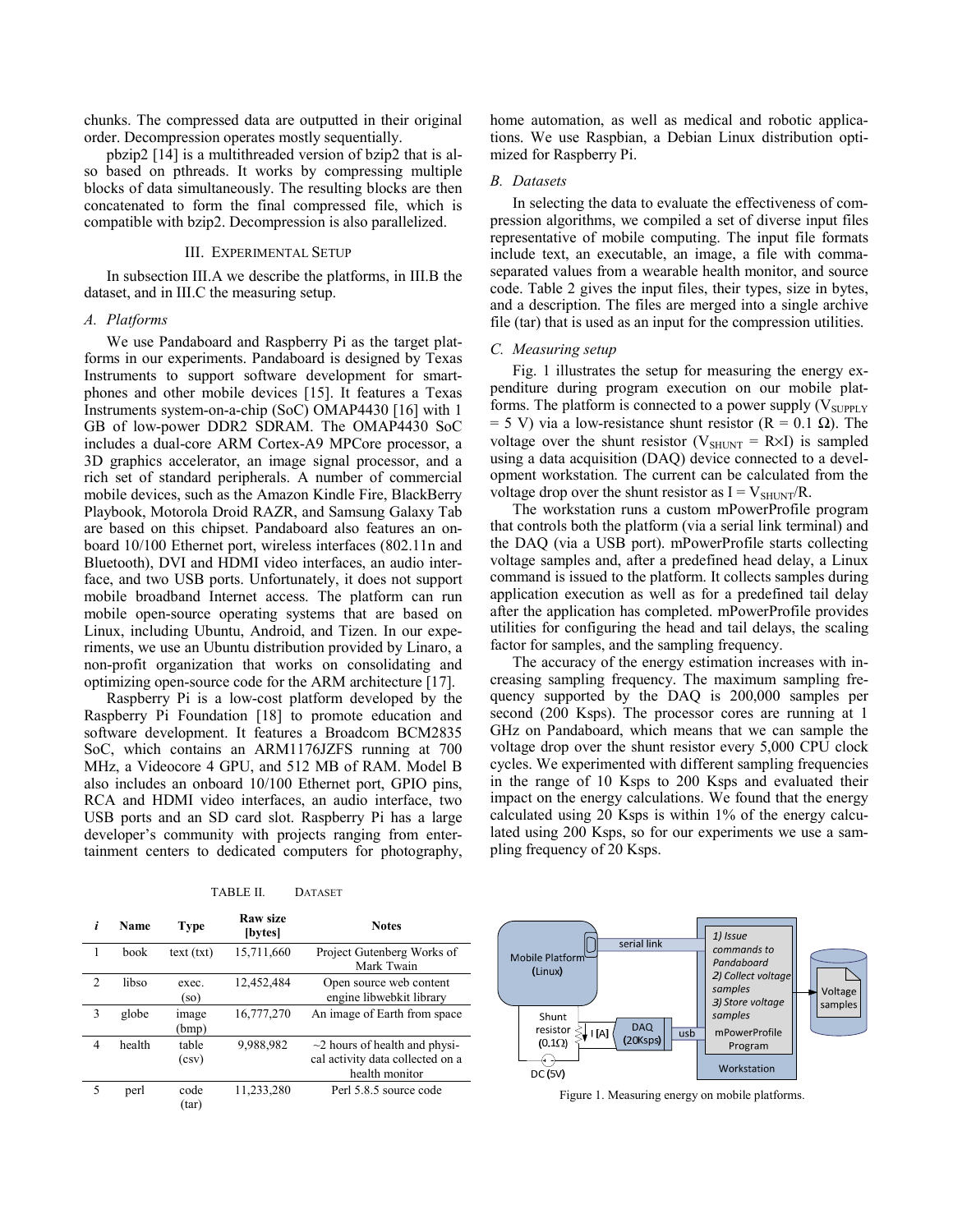Fig. 2 shows the measured current drawn by Pandaboard during compression of the health input file using gzip -1. The head and tail delays are set to 4 seconds each and the compression takes about 8.6 seconds. Fig. 2a shows the current drawn by Pandaboard during this period as it is used in our energy calculations. Fig. 2b shows the filtered signal, provided here only to enable easier visual inspection by a human of the changes in the current drawn during program execution.

Pandaboard with all unnecessary services turned off draws 0.565 A when idling  $(I_{idle} = 0.565 \text{ A})$ . The start of the compression is marked with a steep increase in the current, which remains high throughout the compression and goes down to the idle current once the application has completed. The number of samples during the execution of a compression utility is  $n = T.C\times SF$ , where *T.C* is the compression time for a given file and *SF* is the sampling frequency. The total energy consumed (*ET.C*) is calculated as follows:

$$
ET.C = \sum_{j=1}^{n} I_j \cdot V_{PLATFORM,j} \cdot \Delta t \tag{1}
$$

where  $\Delta t = I/SF$ , and  $V_{PLATFORM,j} = V_{SUPPLY} - I_j \times R$ . Note that the calculation can be simplified by assuming  $V_{\text{PLATFORM}}$  to be constant because the voltage drop over the shunt resistor is negligible. In addition to *ET.C*, we also calculate the energy overhead of the compression task alone, *ET.C(0)*, which excludes the energy needed to run the platform when idle. This energy overhead is calculated as:

$$
ET.C(0) = ET.C - Iidle \cdot VPLARTFORMidle \cdot T.C (2)
$$

where  $V_{PLATFORM,idle} = V_{SUPPLY} - I_{idle} \times R$ . We similarly calculate the total energy and the overhead energy for decompression tasks using the decompression time *T.D* instead of the compression time *T.C*. Once we determine the energy overheads *ET.C(0)* and *ET.D(0)*, we can find the total energies *ET.C(I<sub>idle</sub>)* and *ET.D(I<sub>idle</sub>*) as a function of the idle current using (2), thus decoupling our findings from Pandaboard, which draws a relatively high idle current.

#### IV. METRICS AND EXPERIMENTS

In subsection IV.A, we describe the metrics used in the evaluation of the compression utilities, including the compression ratio, compression and decompression throughput, and energy efficiency of compression and decompression tasks. Subsection IV.B describes the type of experiments conducted. Table 3 summarizes the metrics used as well as their definitions.

# *A. Metrics*

*Compression ratio.* We use the compression ratio to evaluate the compression effectiveness of an individual utility and its levels of compression. The compression ratio CR is calculated as the size of the uncompressed input file (US) divided by the size of the compressed file (CS), CR=US/CS.

*Performance.* To evaluate the performance of individual compression utilities and compression levels, we measure the time to compress the raw input file  $(T.C)$  and the time to decompress (T.D) a compressed file generated by that utility



Figure 2. Current drawn by Pandaboard during execution of the gzip utility.

with the selected compression level. The times are measured using the Linux time utility that reports the elapsed time for a running task. Each compression and decompression task is repeated three times and the average time is calculated. Instead of reporting the execution times directly, we report the compression and decompression throughput (Th.C and Th.D), expressed in megabytes per second, which is calculated as the size of the uncompressed input file divided by the time to perform a compression or decompression task. Alternatively, the throughputs can be calculated as the number of bytes eliminated by compression, |US-CS|, divided by the time to perform a compression or decompression task.

The original throughput (Th.C, Th.D) captures the efficiency of data transfers from a user point of view – users produce and consume raw data and care more about the time it takes to transfer data than about what approach is used internally to make the transfer fast. In addition, this metric is suitable for evaluating networked data transfers and comparing compressed and uncompressed transfers. Whereas the alternative throughput metric captures the compression strength of the individual utilities directly, it is not suitable for the evaluation of networked transfers. Thus, we report performance using the throughputs Th.C and Th.D. However, we have considered both metrics and our findings hold for both.

*Energy efficiency.* For each compression task with a selected compression level, we calculate the energy overhead for compression  $(ET.C(0))$  using the method described in (2). In addition, we calculate the total energy as a function of the idle current (ET.C(I<sub>idle</sub>), where  $I_{idle} = \{0.25, 0.5\}$  A). Simi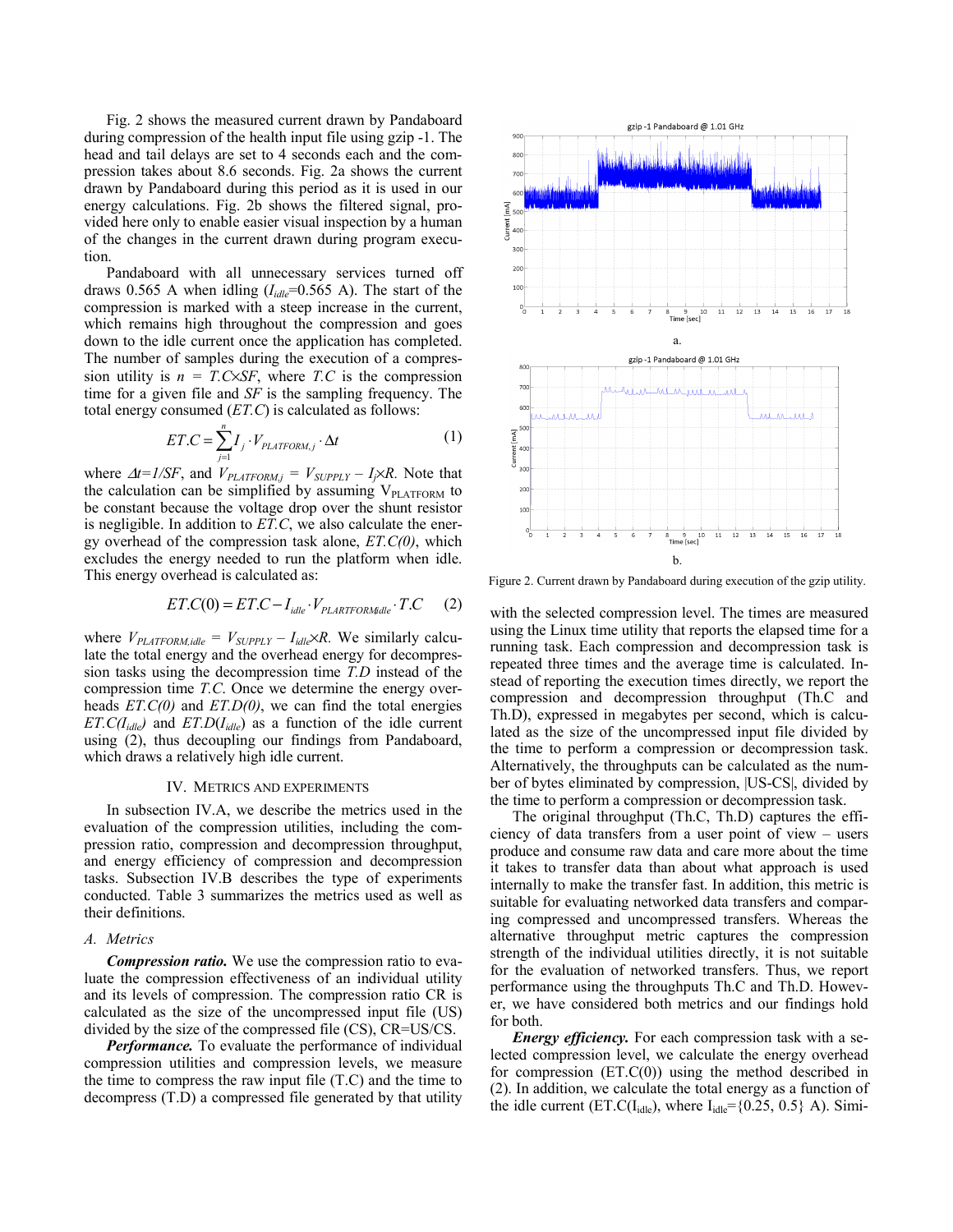larly, for each decompression task we calculate the total energy as a function of the idle current ( $(ET.D(I_{idle}))$ ). For each combination of a compression utility and a compression level, three measurements are conducted and the average energies are calculated. Instead of reporting the energy directly in joules, we report the energy efficiency (EE.C and EE.D) calculated as the size of the uncompressed input file divided by the total energy to perform a compression or decompression task. An alternative energy efficiency metric can be calculated as the number of bytes eliminated by compression divided by the total energy (|US-CS|/ET.C or |US-CS|/ET.D).

### *B. Experiments*

To evaluate the throughput and energy efficiency of compression and decompression, we consider three typical usage scenarios as illustrated in Fig. 3.

The first experiment (Local) involves measuring the time and energy of compression and decompression tasks performed locally on Pandaboard and Raspberry Pi. To eliminate latencies and energy overheads caused by reading and writing files from the file system on the SD memory card, the input files for the compression and decompression tasks are read from tmpfs, a temporary Linux file system stored in main memory. The output of the compression and decompression tasks is re-directed into the Linux null device  $(dev/null)$  – a special 'file' that discards all data written to it.

The second and third experiments (Wired and Wireless) involve measuring the time and energy of compression and decompression tasks performed on the platforms while communicating with a remote server. For the compression tasks, the raw input file (UF) is read from the local tmpfs, compressed on the platform, and streamed to the remote server over a secure channel. The output files are redirected to the null device of the remote server. For the decompression tasks, the compressed files (CF) are retrieved from the

TABLE III. METRICS

| <b>Symbol</b>           | <b>Description</b>                                       | Unit                     | <b>Definition</b>                                                                  |  |  |  |
|-------------------------|----------------------------------------------------------|--------------------------|------------------------------------------------------------------------------------|--|--|--|
| US                      | Uncompressed file size                                   | MВ                       | Measured                                                                           |  |  |  |
| <b>CS</b>               | Compressed file size                                     | MВ                       | Measured                                                                           |  |  |  |
| CR.                     | Compression ratio                                        | $\overline{\phantom{0}}$ | US/CS                                                                              |  |  |  |
| T.C[T.D]                | Time to [de]compress                                     | S                        | Measured                                                                           |  |  |  |
| <b>T.UUP</b><br>[T.UDW] | Time to upload [down-<br>load] the raw file              | S                        | Measured                                                                           |  |  |  |
| ET.C<br>[ET.D]          | Total energy for<br>[de]compression                      | J                        | Measured                                                                           |  |  |  |
| ET.UUP<br>[UDW]         | Total energy for upload<br>[download] of the raw<br>file | J                        | Measured                                                                           |  |  |  |
| ET.C(0)<br>[ET.D(0)]    | Overhead energy for<br>[de]compression                   | J                        | $ET.C-I_{idle} \times V_S \times T.C$<br>$[ET.D - I_{idle} \times V_S \times T.D]$ |  |  |  |
| Th.C<br>[Th.D]          | [De]Compression<br>throughput                            | MB/s                     | US/T.C<br>[US/T.D]                                                                 |  |  |  |
| Th.UUP<br>[Th.UDW]      | Raw upload [download]<br>throughput                      | MB/s                     | US/T.UUP<br>[US/T.UDW]                                                             |  |  |  |
| EE.C<br>[EE.D]          | [De]Compression energy<br>efficiency                     | MB/J                     | US/ET.C<br>[US/ET.D]                                                               |  |  |  |



Figure 3. Experiments' data flow. Legend: blue file icons illustrate uncompressed raw files, and red file icons illustrate compressed files. Description: Local (top), and Wired and Wireless experiments (bottom).

temporary file system of the remote server through a secure channel and decompressed on the platform. The output files are redirected to the null device of the platform. The communication between input, compression/decompression, and output operations is carried out through Linux pipes. The execution times include file transfer latencies as well as compression and decompression times. Similarly, the energies are measured for completing the entire tasks. These two scenarios correspond to typical file-transfer tasks on mobile platforms: compressing and uploading files to a remote server, and downloading files from a remote server and decompressing them. In addition to the transfers that involve compression and decompression operations, we evaluate the time and energy needed to upload and download the raw input file over a secure communication channel. Whereas ssh adds the extra task of data encryption/decryption, it reflects current practice and better represents realistic upload and download settings. We ran additional experiments to quantify the impact of the crypto operations in ssh on the transfer times and the energy consumed but found that their impact is not significant when compared to the netcat and wget utilities that do not use secure communication.

In Wired, the platforms are connected to a local router using their Ethernet port. The remote server is also connected to the local router and no other nodes participate in any communication. In Wireless, Pandaboard uses its wireless LAN interface (802.11n) to connect to the local router and through it to the remote server. The remote server is a Dell workstation T1600 with a quad-core Intel Xeon E3-1200 processor (SandyBridge architecture) with 8 GB of main memory. It runs the Ubuntu 12.04 Linux distribution. The local router is a Linksys E900 Wireless N-300 with four 10/100 Ethernet ports.

# V. RESULTS

This section discusses the results of our experimental analysis, including the compression ratio (subsection V.A), compression and decompression throughput (subsection V.B), and the energy efficiency as well as the overhead energy efficiency (subsection V.C). Finally, the energy efficiency findings are summarized in subsection V.D.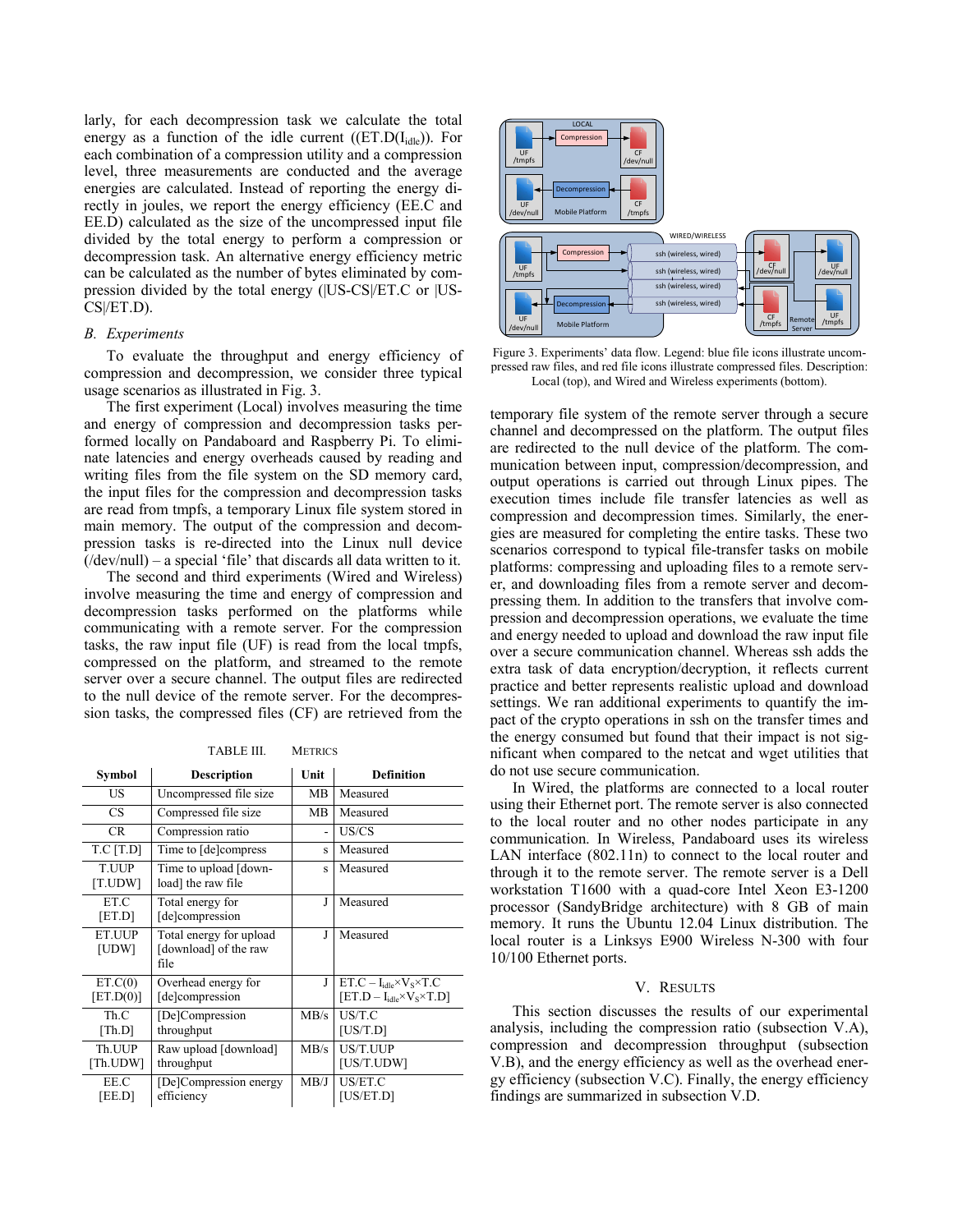# *A. Compression ratio*

Fig. 4 shows the compression ratio for the input dataset. (pigz and pbzip2 are equivalent to gzip and bzip2, respectively). Generally, the compression ratio increases with an increase in the compression level. The best overall compression ratio is achieved by xz, ranging from 3.38 with -0 to 4.29 with -6; and by bzip2/pbzip2 ranging from 3.49 with -1 to 3.91 with -9. The lowest compression ratio is achieved by lzop, ranging from 2.07 with -1 through -6 to 2.62 with -9.



# *B. Compression and decompression throughput*

*Local.* Fig. 5a shows the overall compression and decompression throughput on Pandaboard (Panda) and Raspberry Pi (RaspPi) for Local. The compression throughput varies widely across different compression utilities as well as across different compression levels of a single compression utility. For all compression utilities, the higher compression levels result in lower throughput because of the increased computational complexity. The throughput drop may exceed an order of magnitude, e.g., for lzop. By far the highest compression throughput is achieved by lzop -1 to -6, ~26 MB/s on Pandaboard and 9.5 MB/s on Raspberry Pi. The second highest compression throughput is achieved by pigz -1, 13.2 MB/s on Pandaboard and 2.7 MB/s on Raspberry Pi. pigz fully utilizes two processor cores on Pandaboard to almost double the compression throughput relative to gzip  $\sim 7.4$ MB/s with -1). pigz gains over gzip even on the single-core Raspberry Pi  $(\sim 2.7 \text{ MB/s} \text{ vs. } \sim 2.3 \text{ MB/s})$ . xz and bzip2 achieve significantly lower compression throughputs (e.g., from 1.6 to 1.1 MB/s for bzip2, and from 2.2 to 0.3 MB/s for xz on Pandaboard). We observe an almost linear speedup in the pbzip2 compression throughput relative to bzip2's on Pandaboard and no speedup on Raspberry Pi.

The decompression throughputs are much higher than the compression throughputs (from as low as  $\sim$ 3 times to over 112 times higher) and are only indirectly dependent on the compression level. The higher compression levels resulting in smaller compressed files may increase decompression throughputs because less time is needed to read the input files. Notable exceptions are bzip2 and pbzip2, where decompression throughputs slightly decrease for higher compression levels, in spite of smaller input files. This can be explained by the higher computational complexity of bzip2's decompression when input files are generated using higher compression levels. The highest decompression throughput is achieved by lzop (of 71.9 MB/s on Pandaboard, 26.5 MB/s on Raspberry Pi), followed by pigz and gzip. xz, bzip2, and pbzip2 achieve significantly lower decompression throughputs (below ~10.8 MB/s on Pandaboard and below 4.7 MB/s on Raspberry Pi). pigz decompression throughput almost doubles relative to the gzip on both platforms. Although decompression itself in pigz is not parallelized (it is single threaded), three other threads are created for reading, writing, and checking calculations that speed up decompression [13]. Our findings indicate that even single-core systems benefit from the parallelized implementation in pigz. pbzip2's implementation includes parallelized decompression, thus fully benefiting from the dual-core processor on Pandaboard, but no speedup is observed on Raspberry Pi.







Figure 5. Compression and decompression throughput.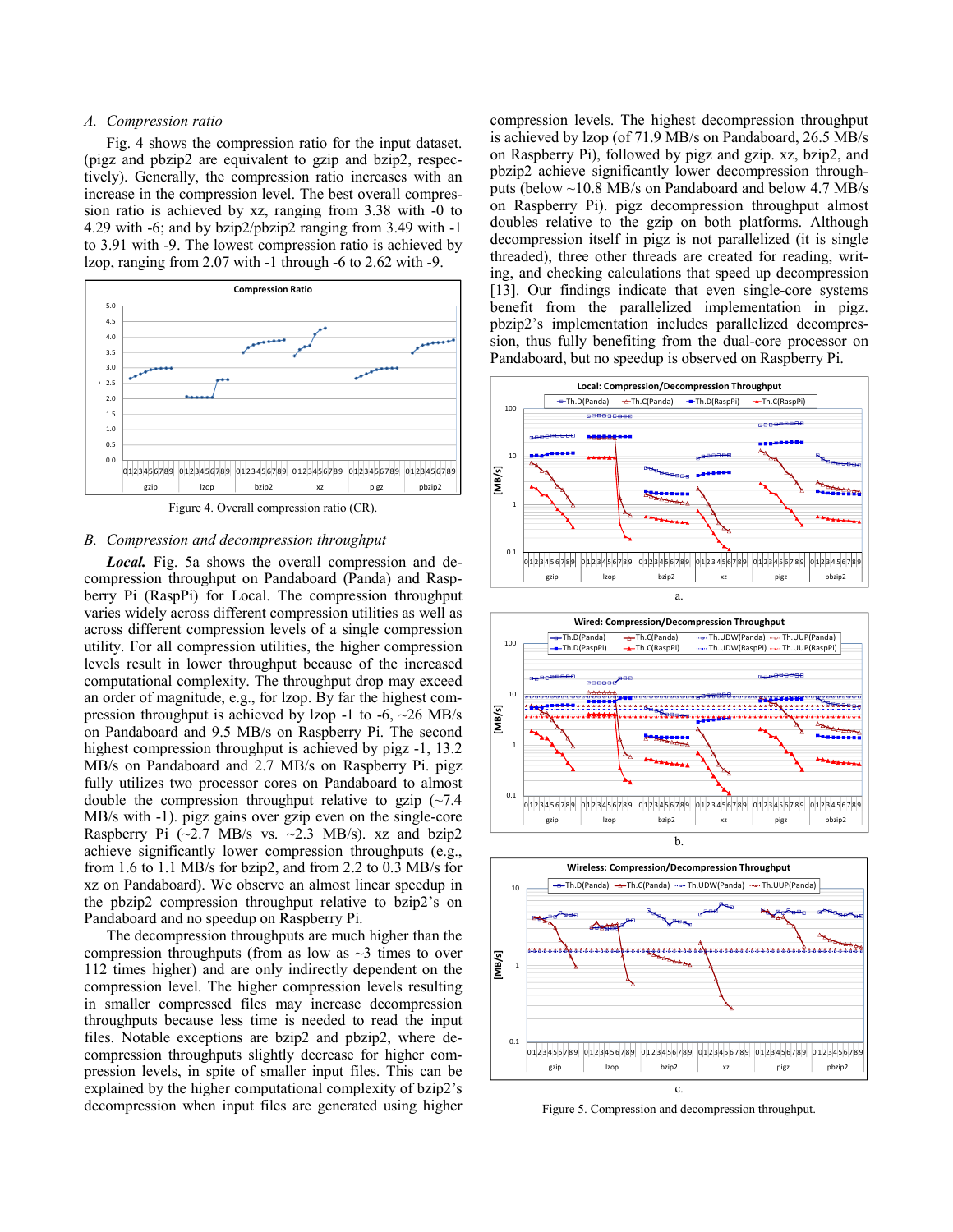*Wired.* Fig. 5b shows the compression and decompression throughputs in Wired on Pandaboard and Raspberry Pi. The dashed lines represent the measured effective network throughput when the uncompressed input files are uploaded to the remote server (Th.UUP(Panda) =  $5.95$  MB/s, Th.UUP(RaspPi) =  $3.6$  MB/s) and downloaded from the remote server (T.UDW(Panda) = 8.8 MB/s, T.UDW(RaspPi)  $= 5$  MB/s).

The compression throughput is limited by the effective network throughput and is therefore always below CR×Th.UUP. For example, lzop -1 (through -6) on Pandaboard plateaus at 11 MB/s, which is below  $2.07 \times 5.95 = 12.3$ MB/s (the compression ratio for lzop -1 is 2.07). The effective compression throughput in this case is thus significantly below the 25 MB/s measured in Local. However, for lzop with  $-7$ ,  $-8$ , and  $-9$ , where the original compression throughput is lower than the upload network throughput (Th.UUP=5.95 MB/s), the compression throughputs remain unchanged relative to those measured in Local. Similar observations can be made about the other compression utilities. For gzip -1 and pigz -1 on Pandaboard, the compression throughputs are 6 and 8.3 MB/s, respectively, well below the maximum achievable 15.8 MB/s (2.65×5.95, where 2.65 is the compression ratio for gzip and pigz with -1). In contrast, pbzip2 consistently offers a higher compression throughput relative to bzip2 because they both have a compression throughput that is below the effective network upload throughput. When compared to the throughput for uploading the uncompressed dataset, only lzop with -1 to -6, gzip with - 1, and pigz with -1 to -4 provide an increased effective network throughput on Pandaboard, whereas the other combinations do not appear to be beneficial (i.e., it takes more time to compress and upload an input file than to just upload the raw input file). On Raspberry Pi, only lzop with -1 to -6 offers an increased effective network throughput,  $\sim$ 4.1 MB/s, slightly more than the 3.6 MB/s achieved for the uncompressed upload.

The decompression throughputs are also limited by the effective network throughput, resulting in lower effective decompression throughputs, which are below CR×(US/T.UDW). For example, lzop with -9 on Pandaboard achieves a decompression throughput of  $\sim$ 20.8 MB/s, which is very close to the maximum achievable  $(2.62 \times 8.84 = 23.2)$ MB/s). gzip with -9 achieves ~22.6 MB/s and pigz with -9 achieves  $\sim$ 23.5 MB/s. They outperform lzop because they provide higher compression ratios – their achievable maximum decompression throughput is below  $2.99\times8.84 = 26.4$ MB/s. These three utilities effectively increase the available network throughput (their throughputs are above the Th.UDW line) and decrease the download time relative to the time needed to download the uncompressed file from the remote server. pbzip2, bzip2, and xz are ineffective on both platforms (they fall below the uncompressed throughput).

*Wireless.* Fig. 5c shows the compression and decompression throughputs for Wireless on Pandaboard. The dashed lines represent the measured effective upload and download throughput when transferring uncompressed files wirelessly, Th.UUP =  $1.64$  MB/s and Th.UDW =  $1.52$  MB/s, respectively. Similar to the prior experiment, the effective compression throughput is limited by the network upload throughput and is always below CR×(US/T.UUP). In Wireless, compression effectively increases the upload throughput for gzip with -1 to -7, lzop with -1 to -6, xz with -0, pigz with -1 to -9, and pbzip2 with -1 to -9, whereas bzip2 falls below 1.52 MB/s. Lower effective network throughputs enable more compression configurations to be beneficial. Compression with lower compression levels is still preferred to higher levels. The highest compression throughput of  $\sim$ 5.1 MB/s is achieved by pigz with -1. It outperforms gzip -1 (4.1 MB/s) and lzop -1 (3.2 MB/s).

With the low effective throughput for downloads offered by the wireless interface, all decompression utilities increase the available bandwidth (Th. $D > Th.UDW$  for all tested compression utilities with all compression levels). Again, the maximum achievable decompression throughput is limited to CR×Th.UDW. xz provides the highest decompression throughput, ranging from 4.6 with -0 to 6.3 MB/s with -4, followed by pigz (from 4.3 to 5.3 MB/s), and gzip (from 4 to 4.8 MB/s). Interestingly, pigz and pbzip2 offer only limited improvements in decompression throughput over their sequential counterparts due to very low network throughput.

# *C. Energy efficiency*

*Local.* Fig. 6a and Fig. 7a show the energy efficiency for the compression and decompression tasks on Pandaboard and Raspberry Pi, respectively, as a function of the idle current  $I_{idle}$  ( $I_{idle}$ ={0, 0.25} A). Expectedly, the energy efficiency for compression varies widely for different utilities and for different compression levels within each utility (often by more than an order of magnitude). The most energy efficient compression utility by far is lzop with compression levels -1 to -6 regardless of the idle current; it achieves  $\sim$  54 MB/J (Megabyte/joule) for  $I_{idle} = 0$  A,  $\sim$ 14.5 MB/J for  $I_{idle} = 0.25$  A on Pandaboard, and 45.5 MB/J for  $I_{idle} = 0$  A and 6.5 MB/J for  $I_{idle} = 0.25$  A on Raspberry Pi. Distant second and third are gzip and pigz with -1 achieving  $\sim$ 14 MB/J and  $\sim$ 11 MB/J for  $I_{idle} = 0$  A on Pandaboard. Following the trends in compression throughputs, higher compression levels for gzip, pigz, and lzop result in a dramatic decrease in energy efficiency (e.g., down to 1.5 MB/J for lzop with -9). pigz and pbizp2 are more energy efficient than their sequential counterparts when  $I_{idle} \neq 0$  A because they reduce the compression time. However, if we consider only the energy efficiency when  $I_{idle} = 0$  A (EE.C(0)), the parallel implementations are slightly less energy efficient. pbzip2 and bzip2 exhibit low energy efficiencies as does xz, which is the least attractive choice with high compression levels.

The energy efficiencies of the decompression tasks (Fig. 6a and Fig. 7a) vary widely for different utilities. The decompression efficiency is relatively stable for individual utilities – it increases slightly for higher compression levels for all utilities except bzip2 and pbizp2. Thus, EE.D(0) on Pandaboard is  $\sim$ 136 MB/J for lzop,  $\sim$ 50 MB/J for gzip,  $\sim$ 55 MB/J for pigz, and just below ~10 MB/J for bzip2/pbzip2. lzop emerges as the most energy-efficient choice in spite of its lower compression ratio. It remains the most energy effi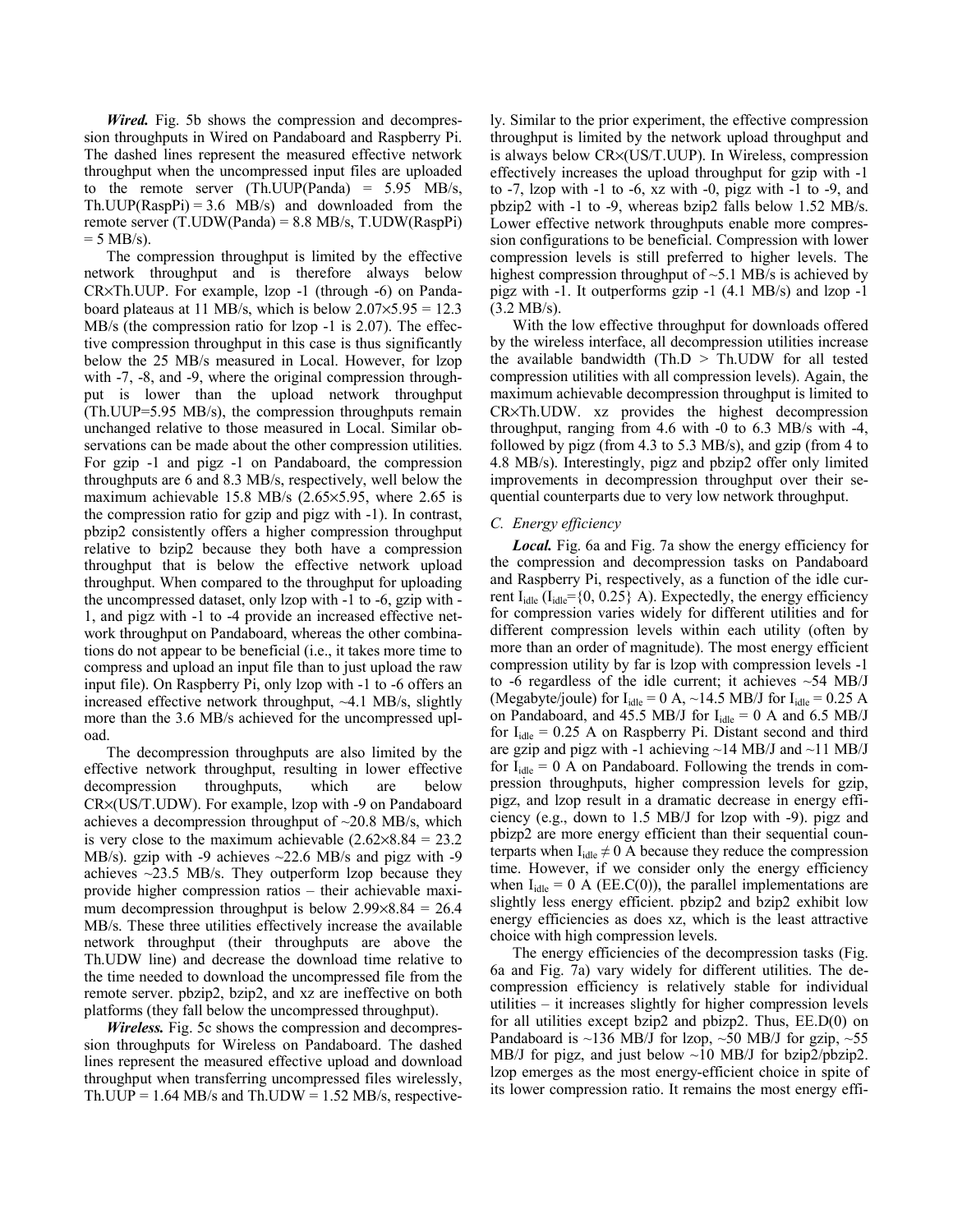cient tool even when compression strength is taken into account by considering (|US-CS|/ET.D).





Figure 6. Energy efficiency for Pandaboard.

*Wired.* Fig. 6b and Fig. 7b show the energy efficiency for compression and decompression as a function of the idle current on Pandaboard and Raspberry Pi, respectively, in Wired. In addition, the graphs show the energy efficiency for uncompressed upload (EE.UUP) and uncompressed download (EE.UDW) as a function of the idle current. This way, one can easily identify cases when transfers with compression and decompression offer higher energy efficiency than raw uploads ( $\text{EE.C(I<sub>idle</sub>) > EE.UUP(I<sub>idle</sub>)}$  and raw downloads  $(EE.D(I<sub>idle</sub>) > EE.UDW(I<sub>idle</sub>)).$ 

With  $I_{idle} = 0$ , gzip, pigz, and lzop with -1 to -7 and xz with -1 to -2 provide higher energy efficiency than the raw upload. However, only lzop with -1 to -6, gzip -1 to -4, and pigz with -1 to -5 provide higher energy efficiency for all considered idle currents. Again, the most energy efficient utility is lzop with -1 to -6 with ~12.5 MB/J when  $I_{idle}=0$ , ~ 5MB/J when  $I_{idle} = 0.25$  A. bzip2, pbizp2, and xz exhibit rather low energy efficiency for compression. Similar conclusions can be drawn for Raspberry Pi: only lzop with -1 to -6, and pigz with -1 provide increased energy efficiencies over the uncompressed uploads for all idle currents considered.

The energy efficiency of decompression for gzip, lzop, and pigz exceeds the energy efficiency of the uncompressed download for all considered idle currents, whereas xz, bzip2 and pbzip2 are less energy efficient. lzop  $-7$  to  $-9$  ( $\sim$ 23.7) MB/J on Pandaboard, ~29.5 MB/J on Raspberry Pi) and pigz -4 to -9 (21 MB/J on Pandaboard, 30 MB/J on Raspberry Pi) emerge as the most energy efficient utilities on both platforms when  $I_{idle} = 0$  A. They also outperform others when  $I_{idle} = \{0.25, 0.5\}$  A.

*Wireless.* Fig. 6c shows the energy efficiency for compression and decompression on Pandaboard as a function of the idle current, respectively. Similar to the previous experiment, the graphs also display the energy efficiency for uncompressed upload (EE.UUP) and uncompressed download (EE.UDW) as a function of the idle current.





Figure 7. Energy efficiency for Raspberry Pi.

The relatively low network throughput for upload results in all utilities having higher energy efficiency than the raw upload when  $I_{idle} = 0$  A (i.e.,  $EE.C(0) > EE.UUP(0)$  for all utilities except xz -5 and -6). pigz -1 is the most energy efficient with 2.5 MB/J, followed closely by gzip -1 and lzop -1.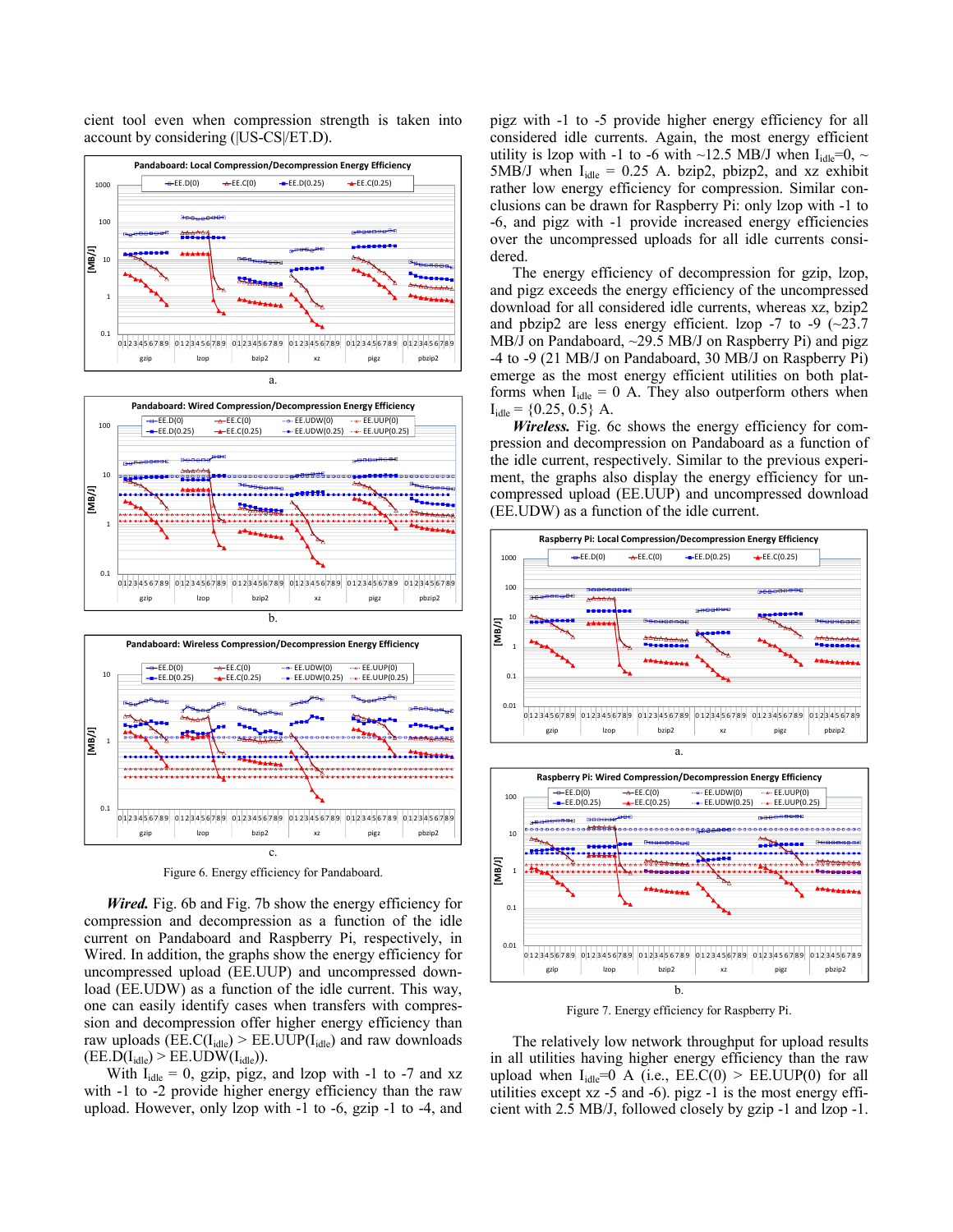pigz -1 remains the most energy-efficient compression utility when  $I_{idle} = \{0.25, 0.5\}$  A.

All decompression alternatives offer a total energy efficiency that exceeds the total energy efficiency of uncompressed download from the remote server, EE.UDW(0), which is 1.16 MB/J. Generally, downloading files that were compressed with higher compression levels increases the energy efficiency except for bzip2 and pbzip2. The total energy efficiency when  $I_{idle} = 0$  A,  $E. D(0)$ , is 3.6 to 4.3 MB/J for gzip, 2.9 to 3.7 MB/J for lzop, 4 to 4.8 MB/J for pigz, 2.9 to 3.1 MB/J for pbzip2, and 3.6 to 4.6 MB/J for xz. pigz and xz emerge as the most energy-efficient utilities when  $I_{idle}$  = {0.25, 0.5} A. xz benefits from providing a superior compression ratio in conditions where communication energy dominates the overall energy cost.

# *D. Putting it all together*

Table 4 summarizes the results of our experimental study. It lists the most energy efficient utilities for compression and decompression tasks in the three experimental setups (Local, Wired, Wireless) for both platforms (Pandaboard/Raspberry Pi). We show the energy efficiency for compression and decompression tasks (EE.C and EE.D) as well as for raw file transfers (EE.UUP, EE.UDW). The energy efficiencies are reported for three idle currents.

For local compression tasks, we find lzop with -1 to -6 to be superior for both compression throughput and energy efficiency, in spite of yielding the lowest compression ratio. It outperforms the next best utilities pigz with -1 and gzip with -1 by more than a factor of four. Similarly, we find that lzop -6 to -9 outperforms the next best utilities pigz -9 and gzip -9 for local decompression tasks by a factor of 2.5.

For compression tasks in the wired experiment, we find lzop with -1 to -6 to offer superior throughput and energy efficiency. It outperforms pigz with -1 and gzip -1 as the next best alternatives. For decompression tasks, lzop with -7 to -9 and pigz with -6 to -9 are the most energy efficient, with pigz having slightly higher efficiency when the idle current is higher than zero. The most energy-efficient compression utility in the wireless experiment is pigz -1 (followed closely by gzip -1 and lzop -1 to -6), whereas xz with -4 to -6 and pigz with -7 to -9 stand out for decompression tasks.

In summary, we find a high throughput to be most important for achieving good energy efficiency for compression tasks, with improved compression ratios only slightly affecting the choice of utility as the available bandwidth becomes constrained. In contrast, decompression also favors throughput but only in combination with a reasonable compression ratio, and the balance rapidly tips towards more emphasis on compression ratio as the available bandwidth becomes limited.

#### VI. RELATED WORK

We are aware of two related studies that investigate data compression in the context of energy efficiency on embedded and mobile systems [6], [19]. Both studies examine the feasibility of using compression to reduce energy consumption and explore tradeoffs between time, compression ratio, and energy.

The most closely related work to ours is a study by Barr and Asanović [6], [7]. It also investigates the energy efficiency of lossless data compression on a wireless mobile device. Their excellent publications include details that are beyond the scope of our work, such as the frequency with which different types of instructions are executed, the branch prediction accuracy, and the performance of the memory hierarchy. Their experimental setup has several advantages over ours. For example, their Skiff platform, which mimics an iPAQ mobile device, enabled them to separately measure the energy drawn by the CPU, the memory subsystem, peripherals, and the wireless interface. However, our test environment is superior in other aspects. Some of them are simply a result of almost a decade of advances in technology. For instance, their now obsolete processor had a single core, a clock frequency of 233 MHz, and 32 MB of DRAM. The Skiff platform was further limited to 4 MB of nonvolatile flash memory. Thus, the root file system had to be mounted externally via an Ethernet port using NFS. In comparison, our OMAP4430 has two cores, runs at 1.01 GHz, and has 1 GB of DDR2 SDRAM. The OMAP SoC is one of the leading platforms for current mobile devices and features an integrated communication interface and supports higher transmission speeds. Another advantage of our test bed is the sampling frequency of 20 kHz, which is about 500 times

TABLE IV. THE MOST ENERGY-EFFICIENT UTILITIES

| <b>Experiment</b>   | Compression         |       |             | <b>Raw UUP</b> |        | <b>Decompression</b> |             |        | <b>Raw UDW</b> |        |
|---------------------|---------------------|-------|-------------|----------------|--------|----------------------|-------------|--------|----------------|--------|
| <b>LOCAL</b>        | <b>Best Utility</b> |       | EE.C [MB/J] | EE.UUP [MB/J]  |        | <b>Best Utility</b>  | EE.D [MB/J] |        | EE.UDW [MB/J]  |        |
|                     |                     | Panda | RaspPi      | Panda          | RaspPi |                      | Panda       | RaspPi | Panda          | RaspPi |
| $I_{idle} = 0 A$    | $l$ zop -1 to -6    | 55    | 44          |                |        | $l$ zop -6 to -9     | 137         | 90     |                |        |
| $I_{idle} = 0.25 A$ | $l$ zop -1 to -6    | 14.5  | 6.5         |                |        | $l$ zop -6 to -9     | 40          | 17     |                |        |
| $I_{idle} = 0.5 A$  | $l$ zop -1 to -6    | 8.5   | 3.5         |                |        | $l$ zop -1 to -9     | 23          | 9.5    |                |        |
| <b>WIRED</b>        |                     |       |             |                |        |                      |             |        |                |        |
| $I_{idle} = 0 A$    | $l$ zop -1 to -6    | 12.4  | 15.5        | 1.6            | 1.53   | $l$ zop -7 to -9     | 23.5        | 30     | 9.4            | 13.5   |
| $I_{idle} = 0.25 A$ | $l$ zop -1 to -6    | 5.1   | 2.7         | 1.2            | 0.74   | pigz $-6$ to $-9$    | 10          | 5.5    | 4.0            | 3.1    |
| $I_{idle} = 0.5 A$  | $l$ zop -1 to -6    | 3.2   | 1.5         | 0.95           | 0.6    | pigz $-6$ to $-9$    | 6.5         | 3      | 2.6            | 1.7    |
| <b>WIRELESS</b>     |                     |       |             |                |        |                      |             |        |                |        |
| $I_{idle} = 0 A$    | pigz-1              | 2.5   |             | 0.39           |        | pigz $-4$ to $-7$    | 4.6         |        | 1.16           |        |
| $I_{idle} = 0.25 A$ | pigz-1              | 1.5   |             | 0.30           |        | $xz - 4$ to $-6$     | 2.4         |        | 0.59           |        |
| $I_{idle} = 0.5 A$  | pigz-1              | 1.1   |             | 0.25           |        | $xz - 4$ to $-6$     | 1.6         |        | 0.40           |        |